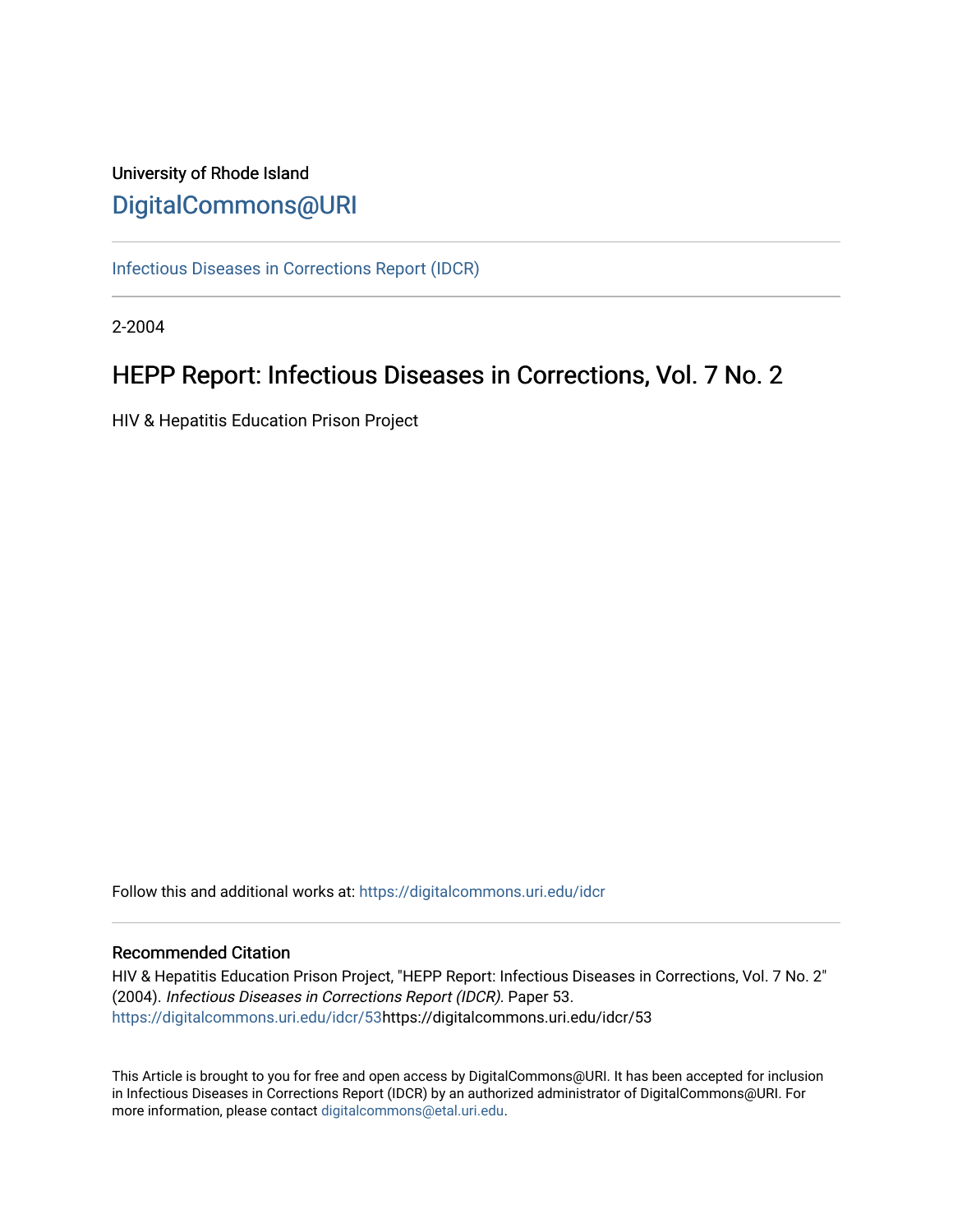

SPONSORED BY THE BROWN MEDICAL SCHOOL OFFICE OF CONTINUING MEDICAL EDUCATION.

# **ABOUT HEPP**

*HEPP Report, a forum for correctional problem solving, targets correctional physicians, nurses, administrators, outreach workers, and case managers. Published monthly and distributed by email and fax, HEPP Report provides up-to-the moment information on HIV/AIDS, hepatitis, and other infectious diseases, as well as efficient ways to administer treatment in the correctional environment. Continuing Medical Education credits are provided by the Brown University Office of Continuing Medical Education. HEPP Report is distributed to all members of the Society of Correctional Physicians (SCP) within the SCP publication, CorrDocs (www.corrdocs.org).*

### **CO-CHIEF EDITORS Joseph Bick, MD**

*Chief Medical Officer, California Medical Facility, California Department of Corrections*

> **Anne S. De Groot, MD** *Director, TB/HIV Research Lab, Brown Medical School*

#### **DEPUTY EDITORS Frederick L. Altice, MD**

*Director, HIV in Prisons Program, Yale Univ. AIDS Program*

**David P. Paar, MD** *Director, AIDS Care and Clinical Research Program, Univ. of Texas, Medical Branch*

**Bethany Weaver, DO, MPH** *Acting Instructor, Univ. of Washington Center for AIDS and STD Research*

> **Renee Ridzon, MD** *Bill & Melinda Gates Foundation*

**SUPPORTERS** *HEPP Report is grateful for the support of the following companies through unrestricted educational grants: Major Support: Abbott Laboratories, Agouron Pharmaceuticals, and Roche Pharmaceuticals. Sustaining: Boehringer Ingelheim Pharmaceuticals, Gilead Sciences, Inc., GlaxoSmithKline, Merck & Co., Schering-Plough and ViroLogic.*

# **Tuberculosis Update 2004**

*Renee Ridzon\*, MD*

#### **Treatment of TB**

In the Spring of 2003, the American Thoracic Society (ATS), Infectious Diseases Society of America, and Centers for Disease Control and Prevention (CDC) issued updated guidelines for the treatment of tuberculosis (TB).<sup>1</sup> These guidelines are substantially longer and signifi-

cantly more comprehensive than the prior ATS/CDC guidelines published in 1994.<sup>2</sup> The document is a guideline for the treatment of TB disease only and does not include management of latent TB infection (LTBI).

There are some notable differences between the

revised guideline and the 1994 treatment statement. The revised guideline strongly emphasizes that 1) the responsibility of successful treatment of TB rests with the provider rather than the patient and 2) case management should be patient-centered, with direct observation of therapy as the strongly preferred method of administration of medicines.

The document has a complete discussion of the drugs currently available to treat TB, including dosing, dose adjustments needed for renal or hepatic dysfunction, toxicities, management of common adverse effects and information about interactions between antituberculars and other drugs. Because rifamycins have the potential for drug-drug interactions with numerous agents, there is special attention to this class of drugs. It also discusses treatment issues in special groups, such as children and pregnant and breast-feeding women. According to the guidelines, treatment completion is now determined by the number of doses delivered, as well as the duration of therapy. Also included is an algorithm on how to manage treatment interruption, a problem that is not uncommon.

Among patients with TB caused by drug-susceptible organisms, those with cavitary pul-

**"The responsibility of successful treatment of TB rests with the provider rather than**

**the patient."**

monary disease on the initial chest radiograph and/or a sputum specimen that is still culture positive for *Mycobacterium tuberculosis* at the completion of the initial two-month phase of treatment have been shown to be at increased risk of relapse. In patients with both of these risk factors, the rate of relapse disease

is further increased. Accordingly, the guidelines recommend that the continuation phase of therapy be prolonged from four to seven months in patients with both risk factors. Patients having just one of these risks do not need to be treated with an extended continuation phase, but should be

monitored closely for signs of a poor response to therapy and have treatment extended if there is not a prompt response to treatment. In order to identify patients at risk for relapse, culture of sputum specimens should be obtained in all patients with pulmonary disease at the completion of the initial two-month phase of therapy.

As a result of clinical trials examining the use of the long-acting rifamycin rifapentine for the treatment of TB, recommendations for its use are now included in the guideline. Because of the drug's extremely long half-life, it can be used once-weekly, making it an attractive option for supervised regimens. Once-weekly dosing of isoniazid and rifapentine is now included as a choice for the continuation phase of treatment in patients who meet the following criteria: 1) HIV-uninfected 2) non-cavitary, pulmonary TB, 3) *M. tuberculosis* that is drug-susceptible, and 4) sputum specimens are smear

## *Continued on page 2*

| WHAT'S | <b>INSIDE</b> |
|--------|---------------|
|        |               |
|        |               |
|        |               |
|        |               |

Brown Medical School | Providence, RI 02912 | 401.277.3651 | fax: 401.277.3656 | www.hivcorrections.org *If you have any problems with this fax transmission please call 800.748.4336 or e-mail us at HEPP@corrections.net*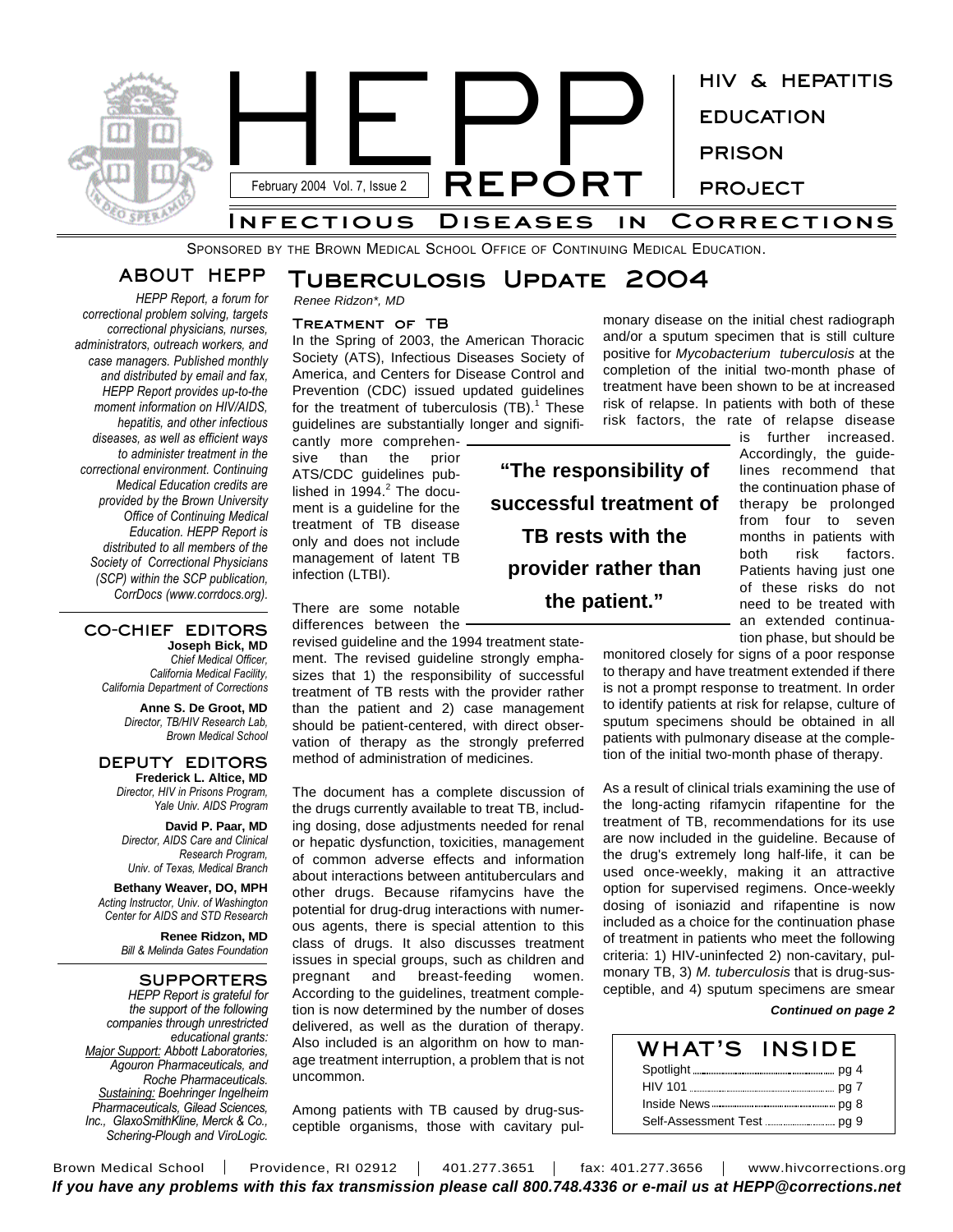## **Tuberculosis Update...** *(continued from page 1)*

negative for acid-fast bacilli at the end of the initial phase of treatment. Patients with advanced TB disease or HIV infection have increased risk treatment failure and relapse when treated with highly intermittent regimens. Once-weekly treatment with rifabutin should never be used in these patients.

Treatment of TB in those with HIV infection is also addressed by the guidelines. Some patients with HIV infection are at risk for emergence of TB caused by organisms with rifamycin resistance when treated with intermittent regimens. Because of reports of disease caused by rifampin-resistant organisms in persons with advanced HIV infection, persons with CD4 counts less than 100 should not be treated with twiceweekly regimens and should receive medications daily or three times weekly. As stated above, no one with HIV infection should receive once-a-week treatment.

#### **QuantiFERON**®**-TB Test**

This year CDC issued guidelines for the use of QuantiFERON®-TB test.<sup>3</sup> The QuantiFERON®-TB (QFT) test was approved by the Food and Drug Administration in 2001. Like the tuberculin skin test (TST), this test is used to aid in the detection of LTBI. This test measures the production of interferon-gamma and is an *in vitro* cytokine-based assay to detect cell-mediated immune reactivity to *M. tuberculosis*. Unlike a TST, this assay requires phlebotomy, can be completed with only a single patient visit, can assess and distinguish between responses to both *M. tuberculosis* and environmental mycobacteria, and does not boost amnestic immune responses. It appears that interpretation of the whole-blood interferon gamma assay is less subjective than the TST and that it may be less affected than TST by prior BCG vaccination, reactivity to nontuberculous mycobacteria, and reader error. 4

The characteristics of the test that make it appealing as a screening tool include the ability to distinguish between *M. tuberculosis* and other mycobacteria, need for a single patient visit and less interference from BCG vaccination. In its recommendations for QFT, CDC suggests that this test be considered for LTBI screening of persons at increased risk of having or acquiring LTBI, including residents and employees of correctional facilities, injection drug users, recent immigrants, and some health care workers.

There are, however, several significant limitations to the use of this test. For example, it should not be used in persons with symptoms of TB since TB disease is associated with suppressed interferon-gamma responses. It should also not be used in children, pregnant women, those with HIV infection or other clinical conditions that increase the risk of progressing from LTBI to TB disease, or in the context of contact investigations since the appropriate use of the test in these situations and populations has not been defined. It also should not be used within 12 months of the administration of a TST, as the injection of purified protein derivative can affect the results of QFT. These limitations will probably make the use of this tool difficult in some settings where frequent screening takes place, such as correctional facilities. Further data on appropriate use of the test is needed and will be helpful to determine the settings and populations where this test can be best used.

### **Revised Recommendations for the use of Rifampin and Pyrazinamide for the Treatment of LTBI**

Following an earlier recommendation that two months of rifampin and pyrazinamide (RZ) could be used as an option for the treatment of LTBI<sup>5</sup>, cases of severe liver injury were noted among patients who received this regimen. CDC issued cautions to providers and recommended enhanced monitoring for patients receiving RZ. From October 2000 through June 2003, 48 patients with severe liver injury were reported in the U.S. Eleven of these patients died. 6-8

In a report published in August 2003, CDC reported the results of surveillance conducted on patients who received RZ from January 2000 through June 2002 to estimate the risk of severe liver injury associated with this regimen.<sup>9</sup> Of the 7,737 patients who received RZ, 204 discontinued treatment because of aspartate aminotransferase serum concentrations that exceeded five times the upper limit of normal, (26.4 per 1,000 treatment initiations, 95% CI 22.8-30.0). RZ use was stopped in 146 more patients due to symptoms of hepatitis (18.9 per 1,000 treatment initiations, 95% CI 17.4-20.4). There were 30 cases of severe liver injury in the cohort, defined as hospitalization or death of the patient. Seven of these patients died, giving estimated rates of hospitalization and death of 3.0 (95% CI 1.8-4.2) and 0.9 (95% CI 0.2-1.6), respectively, per 1,000 treatment initiations. These rates are significantly higher than seen in recent studies examining adverse events associated with isoniazid for the treatment of LTBI, where median hospitalization and death rates have been reported to be 0.15 and 0.04 per 1,000 treated, respectively.

Based on these high rates of adverse effects, hospitalization and death, ATS and CDC have changed the official recommendation for the use of RZ, and now state that this regimen generally should not be offered to patients, including patients with or without HIV infection. Isoniazid should be the first choice for treatment of LTBI. Rifampin alone should be used for patients suspected to be infected with *M. tuberculosis* resistant to isoniazid.

# **Use of Rifamycins for the Treatment of TB among HIV-Infected Patients Receiving PIs or NNRTIs**

Protease inhibitors (PIs) and non-nucleoside reverse transcriptase inhibitors (NNRTIs) are metabolized by the hepatic enzyme CYP3A4. Because rifamycins induce the activity of this enzyme, there are substantial decreases in serum concentrations of these antiretroviral drugs when they are co-administered with rifamycins. The rifamycins differ in the degree to which CYP34 is induced; rifampin is the most potent followed by rifapentine and then rifabutin. Since PIs and NNRTIs, depending on the agent, can inhibit or induce this same enzyme, it is difficult to predict the drug-drug interactions that will occur when these agents are co-administered. With the addition of new antiretroviral agents or new combinations of antiretroviral agents (such as those used for pharmaco-enhancement) to the therapeutic armamentarium, and limited published studies on the pharmacokinetics of these drug-drug interactions, it is a therapeutic challenge knowing how to optimally administer these medications to patients with both HIV infection and TB.

Despite periodic updates of recommended dose adjustments for concurrent use of anti-TB and antiretroviral medicines,<sup>10,11</sup> there is a need to present updated information to providers as new data become available. The CDC now maintains a website www.cdc.gov/nchstp/tb/TB\_HIV \_Drugs/TOC.htm, where this information will be updated on a continuing basis. This contains text, tables with recommendations of which rifamycins can be used with PIs and NNRTIs and dose adjustments needed for drugs that can be used together.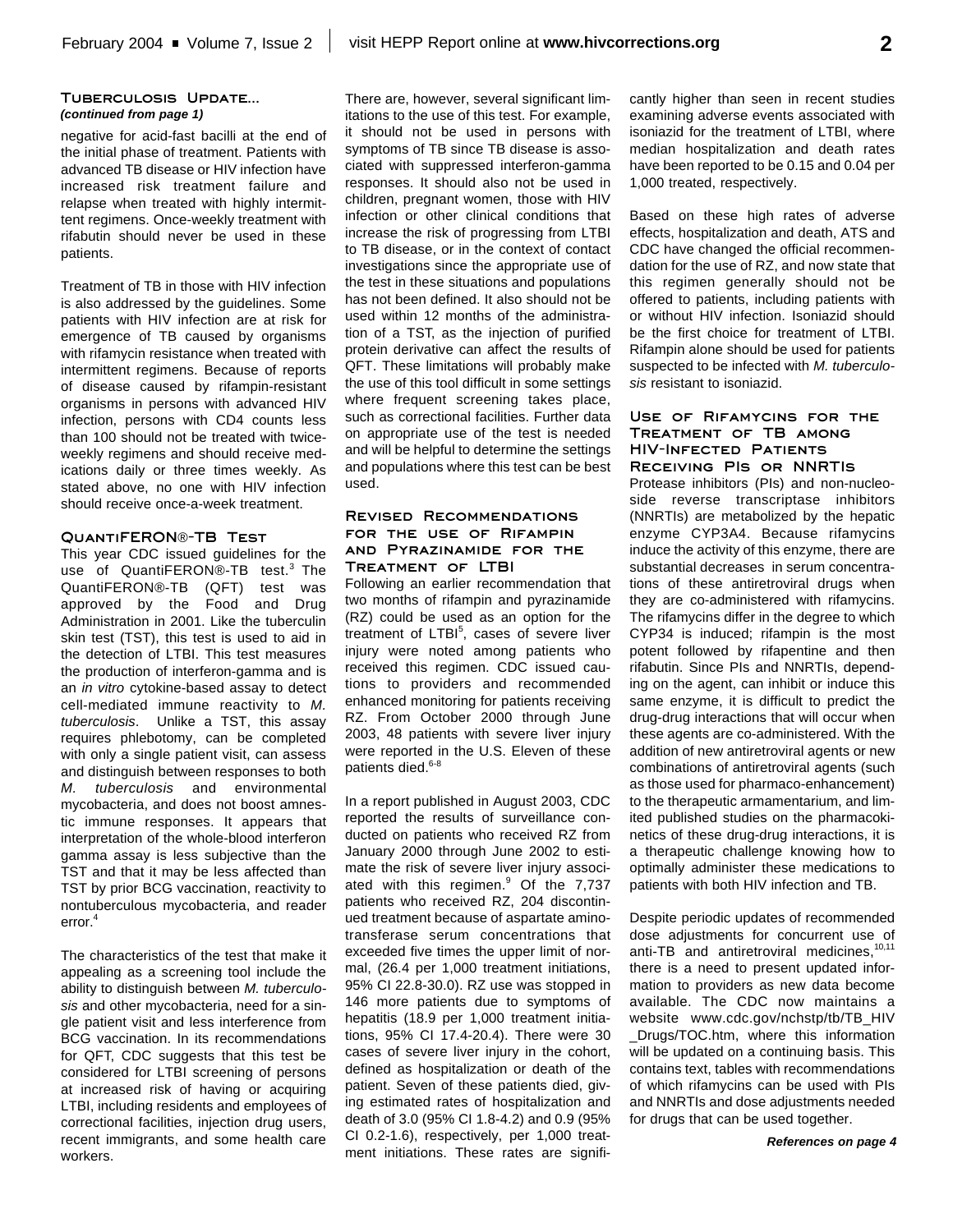# **Letter from the Editor**

*"Those who cannot remember the past are condemned to repeat it." George Santayana, philosopher and poet*

*Dear Colleagues:*

*Consider the following from the recent report to congress entitled "The Health Status Of Soon To Be Released Inmates":*

*-The prevalence of latent tuberculosis infection (LTBI) among inmates is markedly increased compared to the general population.* 

*-Nationwide, >500,000 inmates with LTBI are released each year.*

*-The rate of active tuberculosis in jails is fifteen times that seen in the general population. -One-third of those with active tuberculosis in this country have been recently incarcerated. -Approximately 15% of those with HIV in this country have been recently incarcerated.*

*Unfortunately, it has become all too easy in the U.S. to become complacent about tuberculosis. A marked decrease in new cases over the past 30 years has led to a situation in which many clinicians rarely, if ever, encounter a case of active disease. In the U.S. correctional setting, we treat a disproportionate number of individuals who are infected with HIV and/or MTB. Those coinfected with these two pathogens are at a significantly increased risk for progressing from LTBI to active contagious disease. Just one such individual in an overcrowded, underventilated congregate living environment can quickly lead to an outbreak situation among staff, inmates, and visitors. Those who are latently infected can be identified and treated while incarcerated, preventing the future development of active disease and transmission to others. It is unlikely that this nation will achieve its TB elimination goals without the efforts of all of us who work in correctional settings.* 

*This month, Deputy Editor Renee Ridzon (currently with the Bill and Melinda Gates Foundation and formerly of the CDC TB control branch) provides an update of new information in the field of tuberculosis. This month's HIV 101 is an extremely useful table for clinicians detailing dosing interactions between rifamycins and antiretroviral agents, while our spotlight focuses on the use of electronic medical records in the correctional healthcare setting.*

*Next month, a trio of HEPP Report editors will bring you the latest in information from this year's conference on retroviruses and opportunistic infections, to be held in San Francisco February 8- 11. Thank you for your ongoing readership of HEPP Report, and please let us know how we can better serve you in the future.* 

*Sincerely,* 

EMAIL:

myl Bick

*Joseph Bick, MD*

# **Subscribe to HEPP Report**

Fax to **617-770-3339** for any of the following: *(please print clearly or type)*

|                                                                                                                                 | ADDRESS:______________________________CITY: ______________________STATE: _____ ZIP: _________                                                         |  |                                  |
|---------------------------------------------------------------------------------------------------------------------------------|-------------------------------------------------------------------------------------------------------------------------------------------------------|--|----------------------------------|
| <b>CHECK ONE:</b>                                                                                                               | O Physician C Physician Assistant C Nurse/Nurse Practitioner<br>O Pharmacist O Medical Director/Administrator O HIV Case Worker/Counselor             |  | O Nurse Administrator<br>O Other |
|                                                                                                                                 |                                                                                                                                                       |  |                                  |
| Yes, I would like my HEPP Report to be delivered in the future as an attached PDF file in an<br>email (rather than have a fax). |                                                                                                                                                       |  |                                  |
|                                                                                                                                 | Yes, I would like to sign up the following colleague to receive a complimentary subscription of<br>HEPP Report fax/email newsletter.                  |  |                                  |
|                                                                                                                                 | Yes, I would like to add/update/correct (circle one) my contact information for my complimentary<br>subscription of HEPP Report fax/email newsletter. |  |                                  |

#### **Faculty Disclosure**

In accordance with the Accreditation Council for Continuing Medical Education Standards for Commercial Support, the faculty for this activity have been asked to complete Conflict of Interest Disclosure forms. Disclosures are listed at the end of articles. All of the individual medications discussed in this newsletter are approved for treatment of HIV and hepatitis unless otherwise indicated. For the treatment of HIV and hepatitis infection, many physicians opt to use combination antiretroviral therapy which is not addressed by the FDA.

> **Senior Advisors** Karl Brown, MD *Rikers Island Jail*

John H. Clark, MD, MPH, F.S.C.P. *Los Angeles County Sheriff's Department*

Ralf Jürgens *Canadian HIV/AIDS Legal Network*

Joseph Paris, PhD, MD *CCHP Georgia Dept. of Corrections*

Abby Dees, JD *CorrectHELP: Corrections HIV Education and Law Project*

David Thomas, MD, JD *Division of Correctional Medicine, NovaSoutheastern University College of Osteopathic Medicine*

Louis C. Tripoli, MD, F.A.C.F.E. *Correctional Medical Institute, Correctional Medical Services*

Lester Wright, MD *New York State Department of Corrections*

**Associate Editors** Scott Allen, MD *Rhode Island Department of Corrections*

Peter J. Piliero, MD *Associate Professor of Medicine, Consultant, New York State Department of Corrections, Albany Medical College*

Dean Rieger, MD *Indiana Department of Corrections*

Josiah Rich, MD *Brown University School of Medicine, The Miriam Hospital*

> Steven F. Scheibel, MD *Regional Medical Director Prison Health Services, Inc.*

> David A. Wohl, MD *University of North Carolina*

Michelle Gaseau *The Corrections Connection*

**Layout** Kimberly Backlund-Lewis *The Corrections Connection*

**Distribution** *Screened Images Multimedia*

**Managing Editor** Julia Noguchi *HIV/Hepatitis Education Prison Project*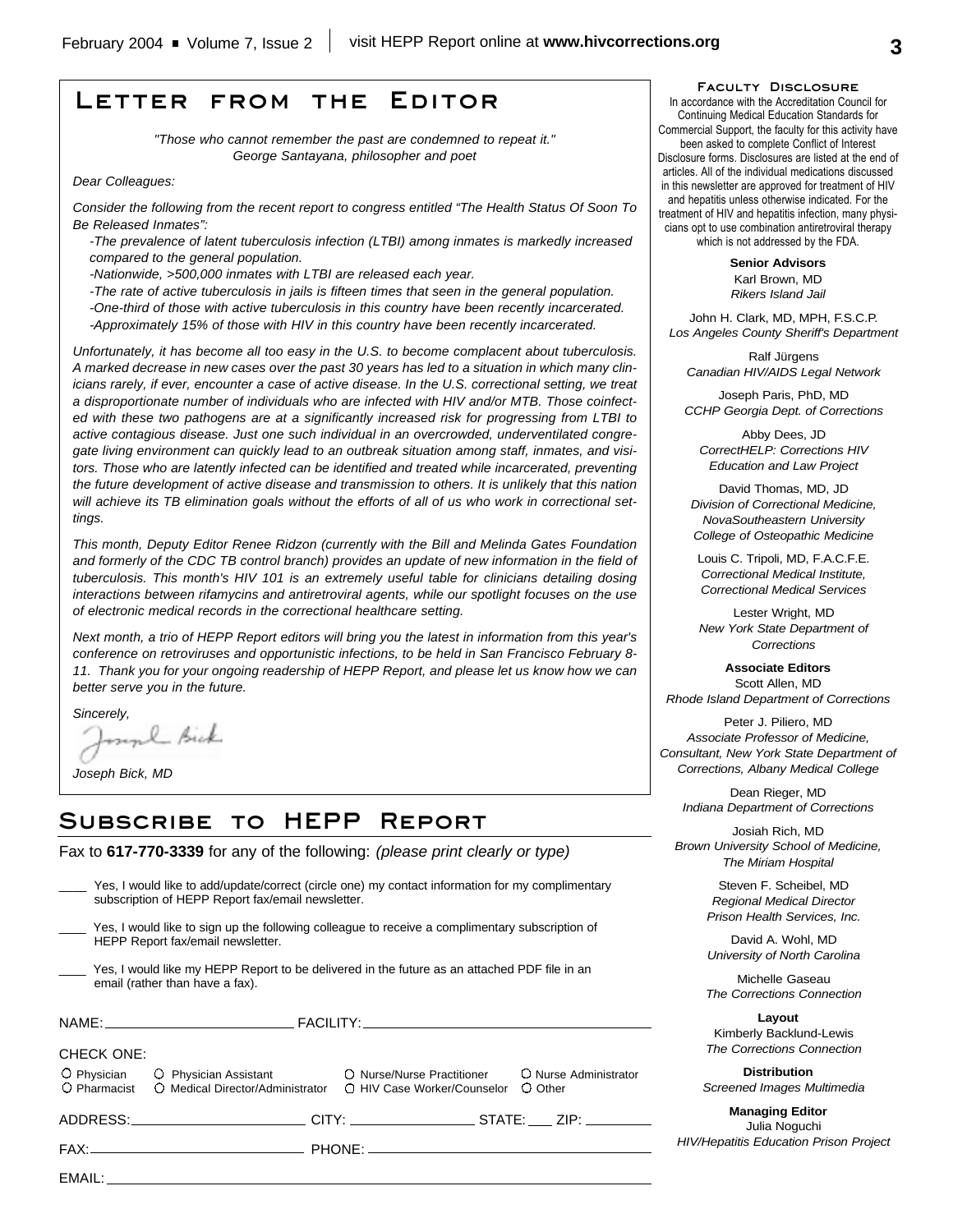# **Spotlight: Electronic Medical Records (EMRs) in Corrections**

*Joseph Bick\*, MD, Julia Noguchi\*\*, MA*

It's Friday afternoon. The director of your Department of Corrections has been summoned to testify before the legislature on Monday morning concerning the correctional health care budget. You have been given one hour to provide her with the following information:

-complete outcome data for all patients evaluated and treated for hepatitis C in the past 18 months

-HIV-infected patients stratified by nadir and most recent T cell count, viral load, and current HAART regimes

-percentage of your diabetic patients who received urine protein screening, podiatric evaluation, and hemoglobin A1C monitoring within the past year

-total expenditures by drug for the twenty most costly medications on your formulary.

You:

a) freeze the gate, and put all available staff to work pouring over your paper medical records

b) decide to accept that early retirement you have been contemplating

c) query your EMR and obtain all the requested data (and more) within the time allotted.

The effective medical management of any chronic illness depends upon the ability to record and recall data. In addition, reimbursement and risk management often hinge upon the maintenance of an accurate, complete medical record. As treatments become more complex, it has become increasingly difficult to accomplish these tasks solely through the use of a paper record. In response to these growing demands, a wide variety of electronic medical record (EMR) systems have been created. EMRs are being used for charting, to remind clinicians when patients with chronic illnesses such as HIV, diabetes, or hypertension need routine testing, to schedule healthcare appointments, to prompt clinicians to order lab work and vaccinations, and to record data in a way that it can be accessed and manipulated by health care providers.

EMRs can simplify the movement of data for patients who are seen by multiple clinicians at many different facilities. It has been estimated that between 10 and 20 percent of physicians in this country are currently using EMRs.

Although some clinicians have been slow to embrace these new technologies, the federal government may accelerate the use of EMRs by requiring them as a condition of participation in programs such as Medicare. In 2001, the Institute of Medicine (IOM) published a report outlining obstacles to the provision of quality healthcare. The IOM specifically recommended the use of information technology to address organizational deficiencies in the treatment of chronic conditions. The American Academy of Family Practice has announced a goal of having electronic medical records in place by 2006. The academy is evaluating a number of web-based systems, and believes that an EMR will reduce medical errors, improve safety, increase screening and preventive care, reduce complications including drug errors, and facilitate the introduction of evidence-based guidelines.

Although most of the commercially available EMR systems have been designed to comply with the Health Insurance Portability and Accountability Act, (HIPPA), security of web-based systems continues to be of paramount concern. For this reason, some health organizations have chosen to maintain all information on a local server. Some clinicians have not embraced EMRs because of the start-up cost involved or concerns about the need for ongoing logistical support. Furthermore, converting paper records to electronic format can be a daunting task. With recent technological improvements, it is now possible to scan electronically existing medical records, simplifying the conversion process to an EMR. Once an EMR is in place, clinicians can input medical information using a personal computer or a notepad-sized wireless personal digital assistant (PDA).

#### *Continued on page 5*

#### **Tuberculosis Update...***(continued from page 2)*

*Disclosures: \*Nothing to disclose. References:*

*1. CDC. Treatment of Tuberculosis, American Thoracic Society, CDC, and Infectious Diseases Society of America. MMWR 2003;52 (No. RR-11), (http://www.cdc.gov/mmwr/PDF/rr/rr5211.pdf)*

*2. American Thoracic Society, Centers for Disease Control. 1994. Treatment of tuberculosis and tuberculosis infection in adults and children. Am. J. Respir. Crit. Care Med. 149:1359-1374.*

*3. Mazurek, GH, Villarino, ME. Guidelines to using the*

*QuantiFERON*®*-TB test for diagnosing latent Mycobacterium tuberculosis infection. MMWR 2003;52 (No. RR-2),*

*(http://www.cdc.gov/mmwr/PDF/RR/RR5202.pdf).*

*4. Mazurek GH, LoBue PA, Daley CL, et al. Comparison of a wholeblood interferon gamma assay with tuberculin skin testing for detecting latent Mycobacterium tuberculosis infection. JAMA 2001; 286:1740-7.*

*5. American Thoracic Society, CDC. Targeted tuberculin testing and treatment of latent tuberculosis infection. Am J Respir Crit Care Med 2000;161:S221-47.*

*6. CDC. Fatal and severe hepatitis associated with rifampin and*

*pyrazinamide for the treatment of latent tuberculosis infection-New York and Georgia, 2000. MMWR 2001;50:289-91.*

*7. CDC. Update: fatal and severe liver injuries associated with rifampin and pyrazinamide for latent tuberculosis infection, and revisions in American Thoracic Society/CDC recommendations-United States, 2001. MMWR 2001;50:733-5.*

*8. CDC. Update: fatal and severe liver injuries associated with rifampin and pyrazinamide treatment for latent tuberculosis infection. MMWR 2002;51:998-9.*

*9. CDC. Update: adverse event data and revised American Thoracic Society/CDC recommendations against the use of rifampin and pyrazinamide for treatment of latent tuberculosis infection-United States, 2003.*

*10. CDC. Preventions and treatment of tuberculosis among patients injected with human immunodeficiency virus: principles and therapy and revised recommendations MMWR 1998;47 (No. RR-20).*

*11. CDC. Updated guidelines for the use of rifabutin or rifampin for the treatment and prevention of tuberculosis among HIV-infected patients taking protease inhibitors or nonnucleoside reverse transcriptase inhibitors. MMWR 2000;49:185-9.*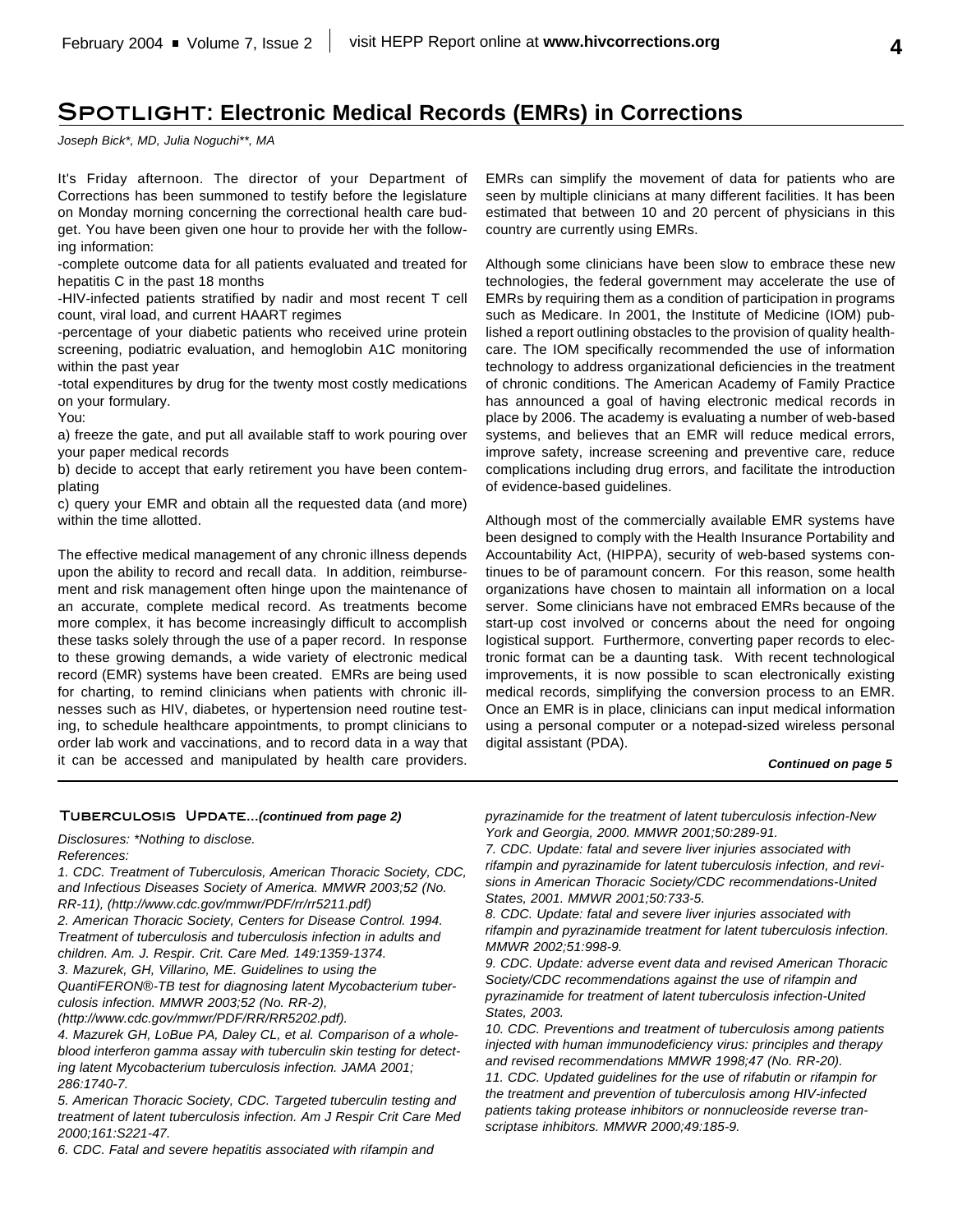#### **Spotlight...***(continued from page 4)*

What follows are comments on some of the EMRs currently being used in correctional settings around the country. Rather than being an exhaustive review, this spotlight is intended to stimulate discussion and information sharing concerning information technologies among our correctional colleagues. We encourage feedback from readers about systems in use in jail or prison settings around the country.

#### **Emerald**

Dr. David Paar of the University of Texas Medical Branch utilizes an EMR that he describes as an "in house" custom designed program called Emerald. With Emerald, the ordering physician views a menu and enters a request for labs to be drawn. Once obtained, the results of these tests are then entered into the system and emailed to the ordering physician. Dr. Paar notes the convenience of an integrated electronic system whereby the physician simply clicks on a patient's chart and puts lab results into context. Dr. Paar suggested the need for a similar system for radiographs and other imaging studies. "We shouldn't limit our thinking to just laboratory values. This concept could be applied to other studies to manage all diagnostic tests and biopsies, such as chest x-rays, so all of these test results could come back in timely fashion."

#### **Serapais®**

Dr. Lou Tripoli of the Correctional Medical Institute uses Serapais®, an EMR that has been modified for the correctional setting.

Serapais® allows the user to search a patient by name, inmate #, account #, DOB, and SSN. This system can capture detailed patient information including demographics, problem lists, health assessments, and test results. It provides alerts for identifying potentially chronically ill patients during the health screening process and sends out reminders for appointments, test preparations and test results. Moreover, Serapais® generates SOAP or "Subjective, Objective, Assessment and Plan" notes during patient encounters with the healthcare provider. Accordingly, this system not only offers the "four building blocks" required for an effective EMR, but also effectuates the final step whereby the progress notes are generated electronically.

### **Quest Diagnostics® TORO**

Dr. Joseph Paris of the Georgia D.O.C. uses a system developed by Quest Diagnostics® called TORO. His correctional facility opted for a vendor with an extensive server that has the capacity to store medical information for tens of thousands of inmates. For a given correctional facility to reproduce these data is not only time-consuming, but expensive. TORO allows providers to access their own database that is housed on Quest's server by paying a very reasonable surcharge. According to Dr. Paris, the biggest advantage of this EMR is instant laboratory data retrieval. Although TORO does not presently have plotting capabilities that can graph specific results, Dr. Paris feels that this feature, which will be available in the near-future, will further improve upon what is already an excellent system.

### **Labtracker**

**"Electronic Medical**

**Records (EMRs) may**

**reduce medical errors,**

**improve safety,**

**increase screening and**

**preventive care,**

**reduce complications**

**including drug**

**errors, and facilitate the introduction of**

**evidence-based** 

**guidelines."**

Lab Tracker™ from Ground Zero Software (info@labtracker.com) is a full-purpose electronic medical record (EMR) with diseasespecific programming for HIV and other infectious diseases, including hepatitis. The database platform was originally devel-

oped as a way to manage and graph laboratory results and medications specific to HIV, and has since become an all-inclusive EMR. The platform currently houses records for 10 percent of HIV patients in the U.S. through institutions such as Emory University and the University of Miami, and two-thirds of all hemophilia patient records in the U.S. through coordinated efforts of Baxter Bioscience and the CDC.

What follows are case examples of three representative installations: statewide (Louisiana), regional (Owen Clinic at the University of California at San Diego), and an individual facility (Cape Vincent Correctional Facility in New York).

#### **State of Louisiana**

The Health Care Services Division (HCSD) of Louisiana State University Health Sciences Center comprises eight state hospitals. A wide-area network (WAN) of shared servers connects the healthcare center in New Orleans to geographically dispersed hospitals.

New Orleans implemented a customized version of Lab Tracker for HIV-infected patients in May 2003. Currently, four hospitals use Lab Tracker to accommodate approximately 5,000 unique patient files. The Lab Tracker initiative is led by Newton E. Hyslop, Jr. MD, Clinical Lead of LSU HCSD's HIV Disease Management Initiative, and Nathan Daigrepont, Lab Tracker Project Coordinator.

Prior to Lab Tracker, providers had to retrieve information from several different systems and sources for a complete patient profile. Daigrepont says the criteria for the new EMR were ambitious in scope, and included a single database that integrated all SOAP notes, radiology, laboratories, clinics, and pharmacies.

Lab Tracker data integration and data mining capabilities were a key product differentiator, according to Daigrepont. At the patient level, Lab Tracker provides graph and trend analysis using linear plots and logarithmic scales to show how, for example, a given patient's CD4 counts or viral loads have responded by medication, dosage and other variables over time. The visual image can be used as an education tool to encourage patient adherence. At present, 300 laboratory tests have been validated for the system. Medication data is uploaded from a pharmacy database. Modifications are underway to automate medication entry, as well as simplify SOAP notes entry with optional voice recognition. When fully integrated, graph and trend analysis are expected to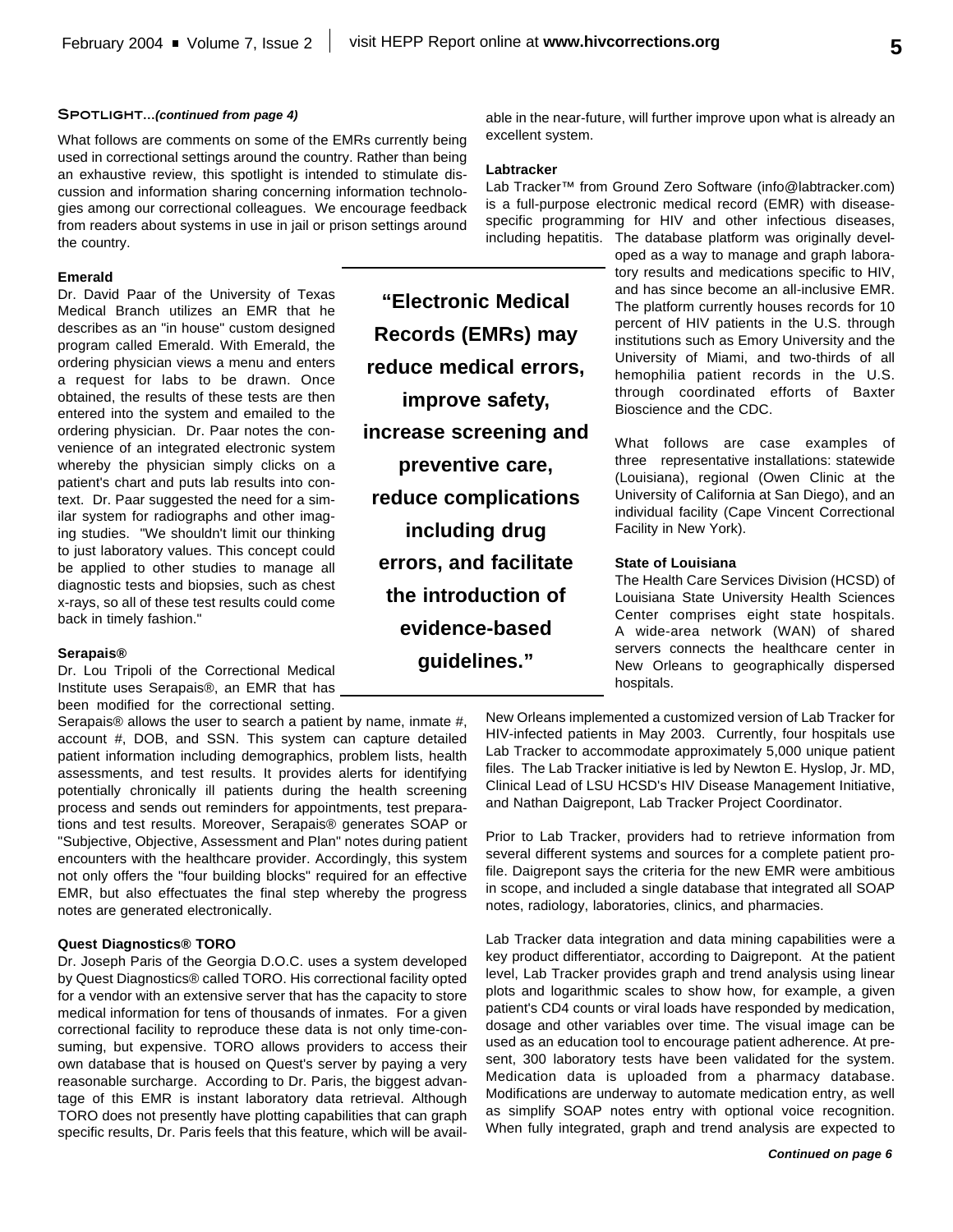#### **Spotlight...***(continued from page 5)*

significantly reduce the amount of time needed to retrieve records, analyze patient health, and prepare for patient visits. Lab Tracker has recently added screens that will allow clinicians to more effectively track hepatitis data. These screens provide "at a glance" information to clinicians, which will be useful in avoiding unnecessary repetition of tests and procedures.

At a statewide level, the ability to bring together disparate patient files in a single uniform database will enable LSU HCSD to improve utilization management from a central location. It will be possible to conduct costs analyses budgetary forecasts and access patient data archives to assess needs for improvements for patients who are failing treatment or falling out of care.

Under the auspices of Special Projects of National Significance grant from the U.S. Department of Health and Human Services, LSU HCSD is conducting an analysis of the impact of introducing Lab Tracker as a medical record system to the LSU HCSD HIV Clinics.

### **Owen Clinic**

The Owen Clinic at the University of California San Diego Health Center has been using Lab Tracker since 1997. Approximately 9,000 unique patient files dating back more than 10 years are housed in the EMR, of which 2,000 are active files.

Since 2000, the Liver Clinic has been using a version of Lab Tracker tailored to hepatitis and liver cancers for approximately 5,000 patient files. More recently, the Mother, Child & Adolescent HIV Clinic implemented a pediatric version of Lab Tracker in 2002 to help manage its 500 patient files. Presently, each clinic runs its own versions on separate servers with the option to share data as needed.

At the Owen Clinic, physicians have reduced preparation time using Lab Tracker to access patient histories and SOAP notes, and enhanced patient visitations with the visual snapshots of patient progress using graph and trend analysis. The clinic uses Lab Tracker's analytical capacity to compile internal reports on a variety of factors, including longitudinal studies based on CD4 counts or viral loads, and cross-sectional studies, such as the most recent Hepatitis C status.

# **Cape Vincent Correctional Facility**

The Cape Vincent Correctional Facility in New York is an example of how Lab Tracker can benefit healthcare at smaller, individual sites. Attending physician Dr. Charles Moehs is a family physician who has worked in corrections for 10 years and is a member of the American Association of HIV Medicine. Of the total Cape Vincent population of 900 to 1,100 inmates, Moehs sees approximately 75 HIV and hepatitis C patients on a regular basis.

Prior to Lab Tracker, Moehs handled records by hand. Patient charts would be circulated among many places and difficult to locate. At times he went into patient visits without knowing whether the patient was adherent. In order to bring order to the process, he began entering patient data in Microsoft Excel. He sought an EMR that enabled him to sort and conduct population trends; the program had to be intuitive, simple to install and easy to use.

Moehs has used Lab Tracker since 1999. The EMR converted all existing Excel data, allowing him to begin entering additional data immediately and customizing the program to fit his needs. He estimates a new patient profile takes 15 minutes to create, and that his preparation and analysis time has been reduced to about five minutes per patient encounter.

According to Moehs, the biggest benefit of Lab Tracker has been its graph and trend analysis. It provides him an instant snapshot of CD4 counts, viral loads and other key indicators in relation to current and new medications. Moehs believes that the graphs have enhanced the patient-provider relationship. When a patient can see a graph of his progress, the level of trust in both the clinician and the treatment improves. As research by HEPP Report's Dr. Rick Altice has demonstrated, these are two of the main factors predicting patient adherence. Lastly, Lab Tracker has improved the patient discharge process. Moehs can provide a complete packet of pertinent patient information and medication records so that released inmates experience a more seamless transition in continuing treatment at an outpatient clinic.

#### **Conclusions**

Regardless of institutional size, correctional health care providers can benefit from an all-purpose EMR. At smaller facilities, an EMR can enhance the quality of provider service, improve levels of patient trust and adherence, and streamline the discharge process. At a regional level, an EMR can provide integrated records management that links hospitals, clinics, laboratories and pharmacies in one uniform database. In its clinical capacity, an EMR can save time in preparation and analysis, allowing doctors to offer equal level of care more effectively.

High-level outcome studies can enable administrators to manage chronic diseases by indicators. The statewide example of the Health Care Services Division at Louisiana State University indicates that a fully networked EMR can significantly improve utilization management from a central location. Once direct data entry by providers of critical information such as medications and immunizations is implemented, an EMR's potential ability to perform any number of outcomes studies will ease the burden of conducting cost analyses and budgetary forecasts.

Additional considerations for corrections facilities in particular are that improved records management can reduce the expenses associated with unnecessarily repeating studies on patients who have moved from one facility to another. Better archival and records management can also improve litigation management and correspondence with a state's Medical Board. Most importantly, an EMR enables healthcare providers to improve care, ease the transition of records to new providers, and reduce the human toll of outdated bureaucratic information flow.

*DISCLOSURES: \*Nothing to disclose. \*\*Nothing to disclose.*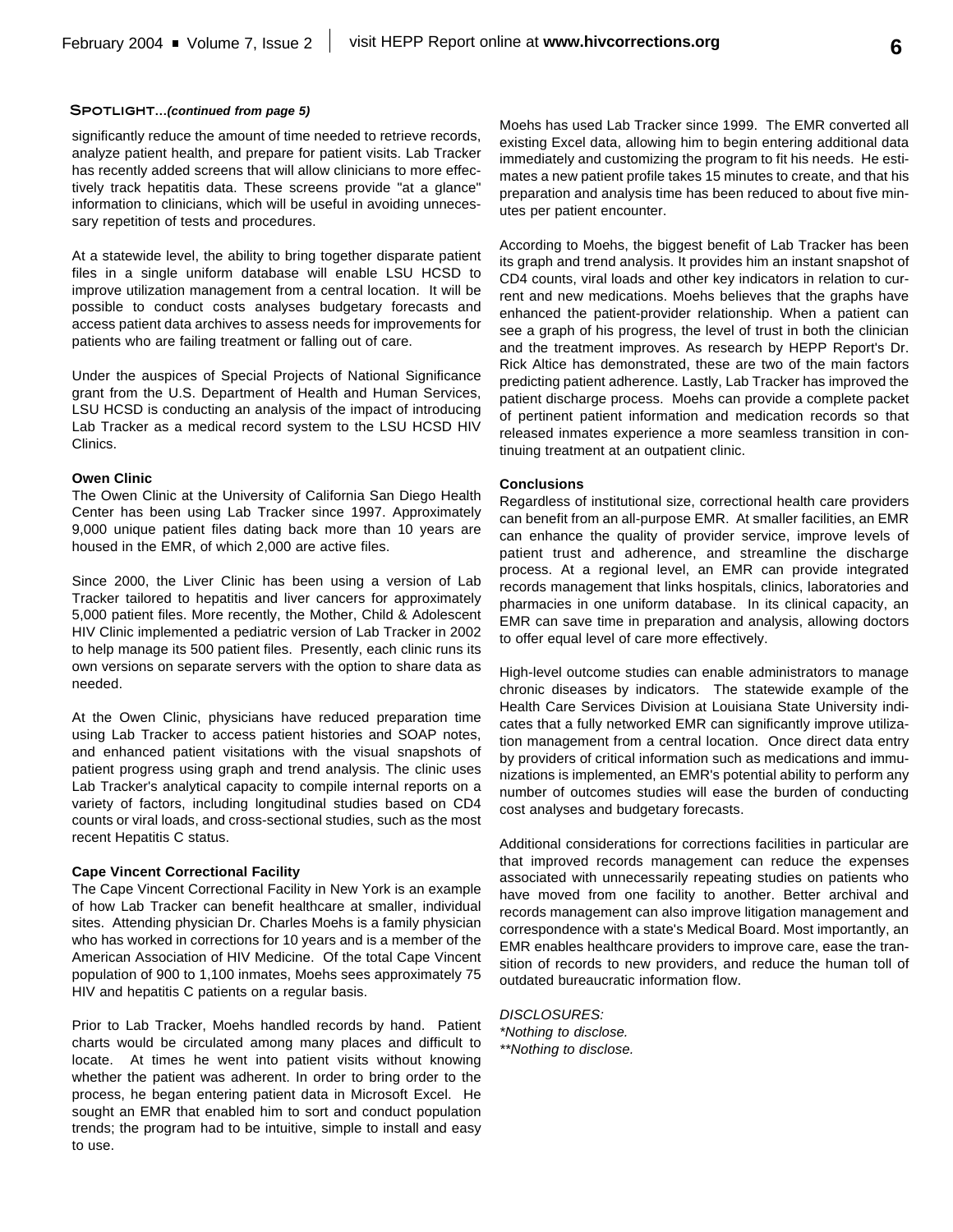# **HIV 101: Guidelines for the Use of Rifamycins for the Treatment of Tuberculosis in Patients Taking PIs or NNRTIs\***

|                                                                                               | <b>RIFAMPIN</b>                                                                                       |                                     | <b>RIFABUTIN</b>                                                                                                                                                                                                                    |                                 |                                                                                 |                                                                                                                                          |
|-----------------------------------------------------------------------------------------------|-------------------------------------------------------------------------------------------------------|-------------------------------------|-------------------------------------------------------------------------------------------------------------------------------------------------------------------------------------------------------------------------------------|---------------------------------|---------------------------------------------------------------------------------|------------------------------------------------------------------------------------------------------------------------------------------|
|                                                                                               | <b>PI/ NNRTI</b>                                                                                      | Rifampin<br>dose change dose change | <b>Comments</b>                                                                                                                                                                                                                     | PI dose<br>change               | <b>Rifabutin dose</b><br>change                                                 | <b>Comments</b>                                                                                                                          |
| <b>SINGLE PROTEASE INHIBITORS (PIS)</b>                                                       |                                                                                                       |                                     |                                                                                                                                                                                                                                     |                                 |                                                                                 |                                                                                                                                          |
| Ritonavir                                                                                     | None                                                                                                  | None<br>(600 mg/day)                | Ritonavir AUC ↓ by 35%;<br>no change in rifampin<br>concentration.                                                                                                                                                                  | None                            | $\downarrow$ to 150 mg/day or<br>300 mg every other<br>day or 150 mg<br>3x/week | Rifabutin AUC1 by<br>430% no change in<br>ritonavir concentra-<br>tion.                                                                  |
| Amprenavir                                                                                    | Rifampin and amprenavir<br>should not be used together.                                               |                                     | Amprenavir AUC ↓ by<br>82%, Cmin ↓ by 92%.                                                                                                                                                                                          | None                            | $t$ to 150 mg/day or<br>300 mg 3x/week                                          | Rifabutin AUC 1 by<br>193%; no change in<br>amprenavir concen-<br>tration.                                                               |
| Fos-Amprenavir                                                                                | Rifampin and fos-amprenavir<br>should not be used together.                                           |                                     | See amprenavir                                                                                                                                                                                                                      | None                            | $\downarrow$ to 150 mg/day or<br>300 mg 3x/week                                 | Comparable to<br>amprenavir.                                                                                                             |
| Atazanavir                                                                                    | Rifampin and atazanavir<br>should not be used together.                                               |                                     | Interaction studies not<br>performed, but marked<br>decrease in atazanavir<br>concentrations predicted.                                                                                                                             | None                            | $\downarrow$ to 150 mg every<br>other day or 150 mg<br>3x/week                  | Recommendation as<br>per package insert.<br>Rifabutin AUC ↑ by<br>250%.                                                                  |
| Indinavir                                                                                     | Rifampin and indinavir<br>should not be used together.                                                |                                     | Indinavir AUC ↓ by 89%.                                                                                                                                                                                                             | $\uparrow$ to<br>1000<br>mg q8h | $t$ to 150 mg/day or<br>300 mg 3x/week                                          | Rifabutin AUC 1 by<br>204%; indinavir AUC<br>↓ by 32%.                                                                                   |
| Nelfinavir                                                                                    | Rifampin and nelfinavir<br>should not be used together.                                               |                                     | Nelfinavir AUC ↓ 82%.                                                                                                                                                                                                               | ↑ to<br>1000<br>mg g8h          | $\downarrow$ to 150 mg/day or<br>300 mg 3x/week                                 | Rifabutin AUC 1 by<br>207%; nelfinavir AUC<br>↓ by 32%.                                                                                  |
| Saquinavir                                                                                    | Rifampin and saquinavir<br>should not be used together.                                               |                                     | Saquinavir AUC ↓ by<br>84%.                                                                                                                                                                                                         | together.                       | Rifabutin and non-boosted<br>saquinavir should not be used                      | Saquinavir AUC ↓ by<br>43%.                                                                                                              |
| DUAL PROTEASE-INHIBITOR COMBINATIONS                                                          |                                                                                                       |                                     |                                                                                                                                                                                                                                     |                                 |                                                                                 |                                                                                                                                          |
| Saquinavir /<br>ritonavir                                                                     | Saquinavir<br>$400$ mg +<br>ritonavir 400<br>mg bid                                                   | None (600<br>mg/day)                | Limited clinical<br>experience                                                                                                                                                                                                      |                                 |                                                                                 |                                                                                                                                          |
| Lopinavir / riton-<br>avir (Kaletra®)                                                         | Rifampin and<br>lopinavir/<br>ritonavir<br>(Kaletra®)<br>should not<br>be used<br>together.           | <b>None (600)</b><br>mg/day)        | Lopinavir AUC ↓ by 75%<br>& Cmin ↓ by 99%.<br>Limited clinical experi-<br>ence. Increased hepato-<br>toxicity from ritonavir is<br>likely.                                                                                          | None                            | $\downarrow$ to 150 mg every<br>other day or 150 mg<br>3x/week                  | Rifabutin AUC 1 by<br>303%; 25-O-des-<br>acetyl rifabutin AUC<br>↑ 47.5-fold.                                                            |
| Ritonavir (any dose) with saquinavir, indinavir, amprenavir, fos-amprenavir,<br>or atazanavir |                                                                                                       | None                                | $\overline{10}$ to 150 mg every<br>other day or 150 mg<br>3x/week                                                                                                                                                                   |                                 |                                                                                 |                                                                                                                                          |
|                                                                                               |                                                                                                       |                                     | <b>NON-NUCLEOSIDE REVERSE TRANSCRIPTASE INHIBITORS (NNRTIS)</b>                                                                                                                                                                     |                                 |                                                                                 |                                                                                                                                          |
| Efavirenz                                                                                     | 1 to 800<br>mg/day<br>May $\downarrow$ to 600<br>mg/day if 800<br>mg dose not<br>easily<br>tolerated. | None (600<br>mg/day)                | Efavirenz AUC ↓ by 22%<br>no change in rifampin<br>concentration.                                                                                                                                                                   | None                            | ↑ to 450 mg/day or<br>600 mg 3x/week                                            | Rifabutin AUC ↓ by<br>38%. Effect of<br>efavirenz + protease<br>inhibitor(s) on<br>rifabutin concentra-<br>tion has not been<br>studied. |
| Nevirapine                                                                                    | 200 mg<br>twice-daily                                                                                 | None (600<br>mg/day)                | Nevirapine AUC ↓ 37-<br>58% and Cmin ↓ 68%<br>with 200 mg 2x/day dose<br>Limited, though favor-<br>able, data for 200 mg<br>BID. Should only use if<br>no other options exist<br>and clinical and virologic<br>monitoring possible. | None                            | 300 mg/day or 300<br>mg 3x/week                                                 | Rifabutin and nevi-<br>rapine AUC not sig-<br>nificantly changed.                                                                        |
| Delavirdine                                                                                   | Rifampin and delavirdine                                                                              | should not be used together.        | Delavirdine AUC ↓ by<br>95%.                                                                                                                                                                                                        |                                 | Rifabutin and delavirdine should<br>not be used together.                       | Delavirdine AUC ↓<br>by 80%; rifabutin<br>AUC 1 by 100%.                                                                                 |

*\*Updated January 20, 2004. Adapted from the Centers for Disease Control and Prevention: http://www.cdc.gov/nchstp/tb/tb\_hiv\_drugs/Table1.htm http://www.cdc.gov/nchstp/tb/tb\_hiv\_drugs/Table2.htm*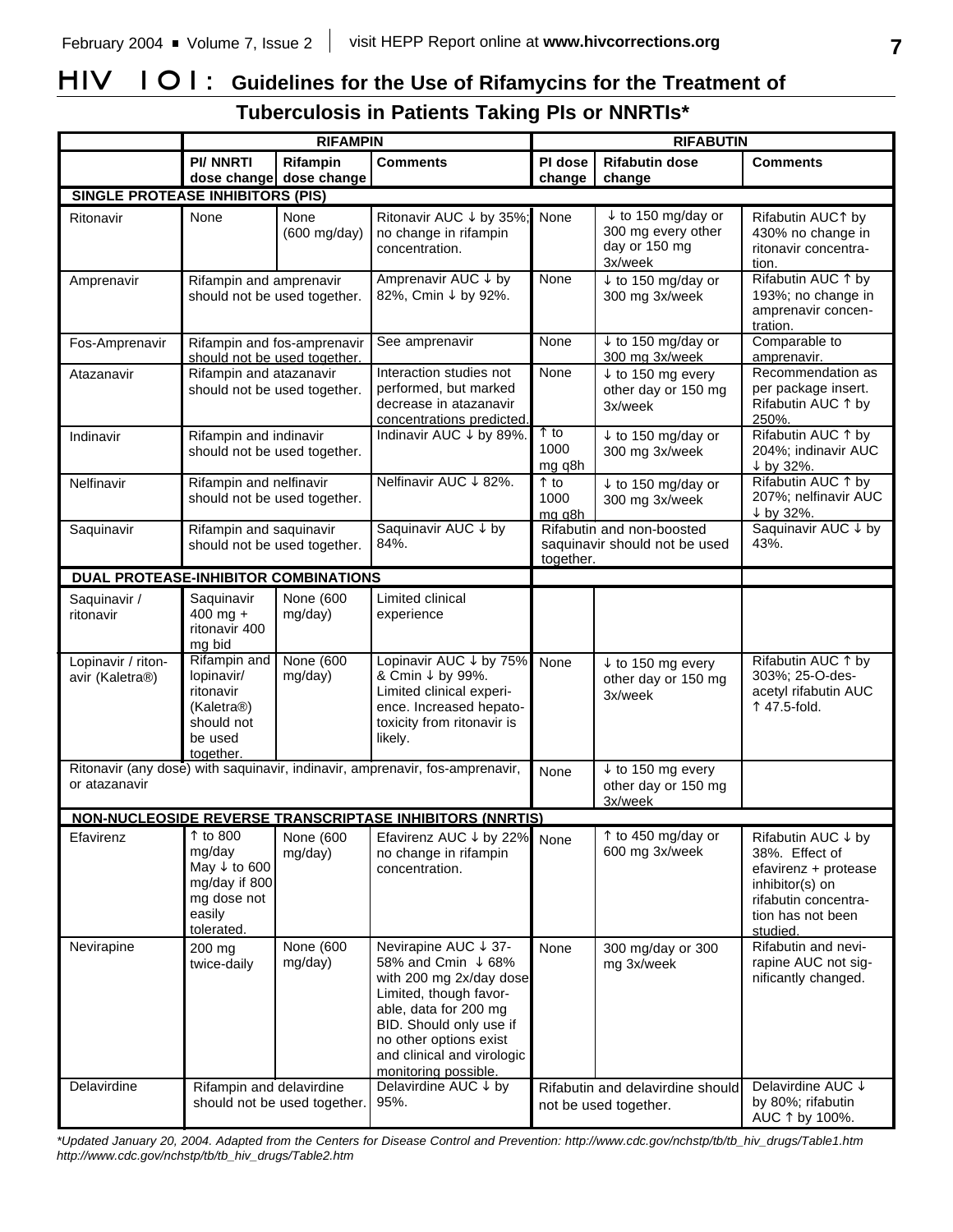# **Save the** DATES

**The 11th Conference on Retroviruses and Opportunistic Infection** *February 8-11, 2004 San Francisco, CA* Contact: Office of the Retrovirus Conference Secretariat Call: 703.535.6862 Fax: 703.535.6899

Email: info@retroconference.org Visit: www.retroconference.org

### **8th North American Region Conference of the International Union Against Tuberculosis and Lung Disease**

*February 26-28, 2003 Austin, TX* Themes will include Global Threats to Regional TB; Cross-Border TB Issues; Treatment Strategies and Disparities of TB Control in Low-Incident Countries; and Scientific Challenges for TB Control: Resistance, Drug Discovery, and Laboratory Methods. Call: 312.243.2000 Fax: 312.243.3954 Email: TB@alamc.org Visit: www.lungchicago.org or www.iuatld.org

## **Antiretroviral Update 2004**

*March 16, 2004 12:30 PM - 3:30 PM EST* Sponsored by Albany Medical College CME and Nursing credits available Call: 518.262.4674 Email: ybarraj@mail.amc.edu Visit: www.amc.edu/Patient/ hiv/hivconf/index.htm

### **National HIV/AIDS Update Conference**

*March 27-30, 200 Hyatt Regency, Miami, FL* Sponsored by amfAR To register contact Jessica Bush jessica@fa-events.com

#### **NCCHC: Clinical Updates in Correctional Health Care**

*May 22-25, 2004 Hyatt Regency, Chicago, IL* The NCCHC and Academy of Correctional Health Professionals are calling for abstracts. Call: 773.880.1460 Fax: 773.880.2424 Visit: www.ncchc.org

# **Inside News**

#### **Tipranavir: Phase II Study, 80-week Follow-up**

A study presented at the 9th European AIDS Conference evaluated the durability of TPVbased therapy in PI-experienced patients. Patients were randomized to either low-dose or high-dose ritonavir-boosted (100mg) TPV, plus efavirenz and one new NRTI. After 16 weeks on therapy both dose groups achieved full viral suppression, which appears to be fully maintained in terms of log change in viral load at week 80: -2.43 log for high dose and -2.55 for low dose. Using on-treatment analysis, 90% on high dose and 43% on low dose had <50 copies/ml at week 80. In low-dose patients 90% had <50 copies/ml at week 48, but this fell to 43% at week 80. Using <400 copy test, 90% using high dose and 64% using low dose had undetectable VL. Median increases in CD4+ cell counts were +143 for high dose group and +175 for low dose group. Results indicate that TPV-based therapy can provide a durable response in the majority of PI-experienced patients.

*Long-term 80-week follow-up of highly treatment-experienced (HTE) patients on tripranavirbased antiretroviral therapy. (BI 1182.2) Boehringer Ingleheim Pharmaceuticles, Inc. et al. 9th European AIDS Conference (EACS) October 2003.*

#### **Bristol-Myers-Squibb Announces \$30 Million in Grants for Africa**

BMS announced that it will allocate six new program grants totaling \$30 million as part of the Secure the Future initiative to fight HIV/AIDS in Africa. The program focuses on funding programs at community and medical centers in Botswana, Nambia, Lesotho, Swaziland, and South Africa, the country most devastated by the HIV/AIDS epidemic. Secure the Future works to develop sustainable models in resource-limited settings for community-based initiatives, building internal resources and infrastructure and implementing modern science within a local context. *NATAP - www.natap.org*

#### **Trinity Biotech's Rapid HIV Test Gets U.S. Approval**

Trinity Biotech has announced that Uni-Gold Recombigen, already in use in Africa, has been

# **Resources**

**Updated Guidelines** for the Use of Rifamycins for the Treatment of Tuberculosis Among HIV-Infected Patients Taking Protease Inhibitors or Nonnucleoside Reverse Transcriptase Inhibitors *www.cdc.gov/nchstp/tb/TB\_HIV\_Drugs/TOC.htm*

**CDC Division of HIV/AIDS Prevention** *www.cdc.gov/hiv/pubs/guidelines.htm*

#### **CDC National Center for Infectious Diseases: Hepatitis C**

*www.cdc.gov/ncidod/diseases/hepatitis/c/*

approved in the U.S. for the detection of antibodies to HIV in human serum, plasma or whole blood. The product requires only one step, produces a result within 10 minutes, and can be conducted in a doctor's office. Studies have shown that as many as 40% of those taking HIV tests do not return for their results. Rapid testing methods have the potential to increase the likelihood that those who are tested will receive their results. *NATAP - www.natap.org*

#### **Study: Oral Sex Not Linked to HIV Risk**

In a ten-year couples study, a cohort of 135 HIVnegative (110 women and 25 men) Spanish heterosexuals in a sexual relationship with an HIVpositive partner were evaluated. Of the women, 96 had performed fellatio on their HIV-positive partner, giving an estimated total of 8,965 instances of unprotected fellatio, with ejaculation occurring in the mouth on an estimated 3,060 occasions (34%). Ninety-eight HIV-positive men carried out unprotected cunnilingus on their HIVnegative partner. Among the 25 HIV-negative men with a positive partner, 12 had unprotected cunnilingus, with an estimated 614 total number of episodes. Twenty-four of the 25 men had passive fellatio, with a total of 1,081 instances of fellatio without a condom performed by the HIV-positive partner. In this study, over 19,000 instances of unprotected oral sex did not lead to a single case of HIV transmission. This data adds to the growing number of studies that suggest a significantly lower risk of HIV transmission from oral sex as compared to anal or vaginal intercourse. It is speculated that certain factors may increase the risk of transmitting HIV via oral sex, such as the HIV-positive person having a high viral load, the HIV-infected person ejaculating into the mouth of their partner, the presence of another sexually transmitted disease, and poor oral health. Although the authors concluded that study results point to a very low probability of HIV transmission related to oral sex, other STDs such as syphilis and gonorrhea can be easily transmitted in this manner.

*Romero J et al. Evaluating the risk of HIV transmission through unprotected orogenital sex. AIDS 16:9 1269-97, 2002.*

#### **Hepatitis C Informational Brochure** *http://www.harmreduction.org*

The 32-page informational brochure is geared toward drug users, and provides information about HCV infection risks, prevention, screening, and diagnosis. Copies are available as a free PDF file or for 35 cents per printed pamphlet. Call (212) 213-6376 x10 for more information.

### **Body Pro CME/CE**

www.thebodypro.com/cme/ A new way to earn CME or CE credits online.